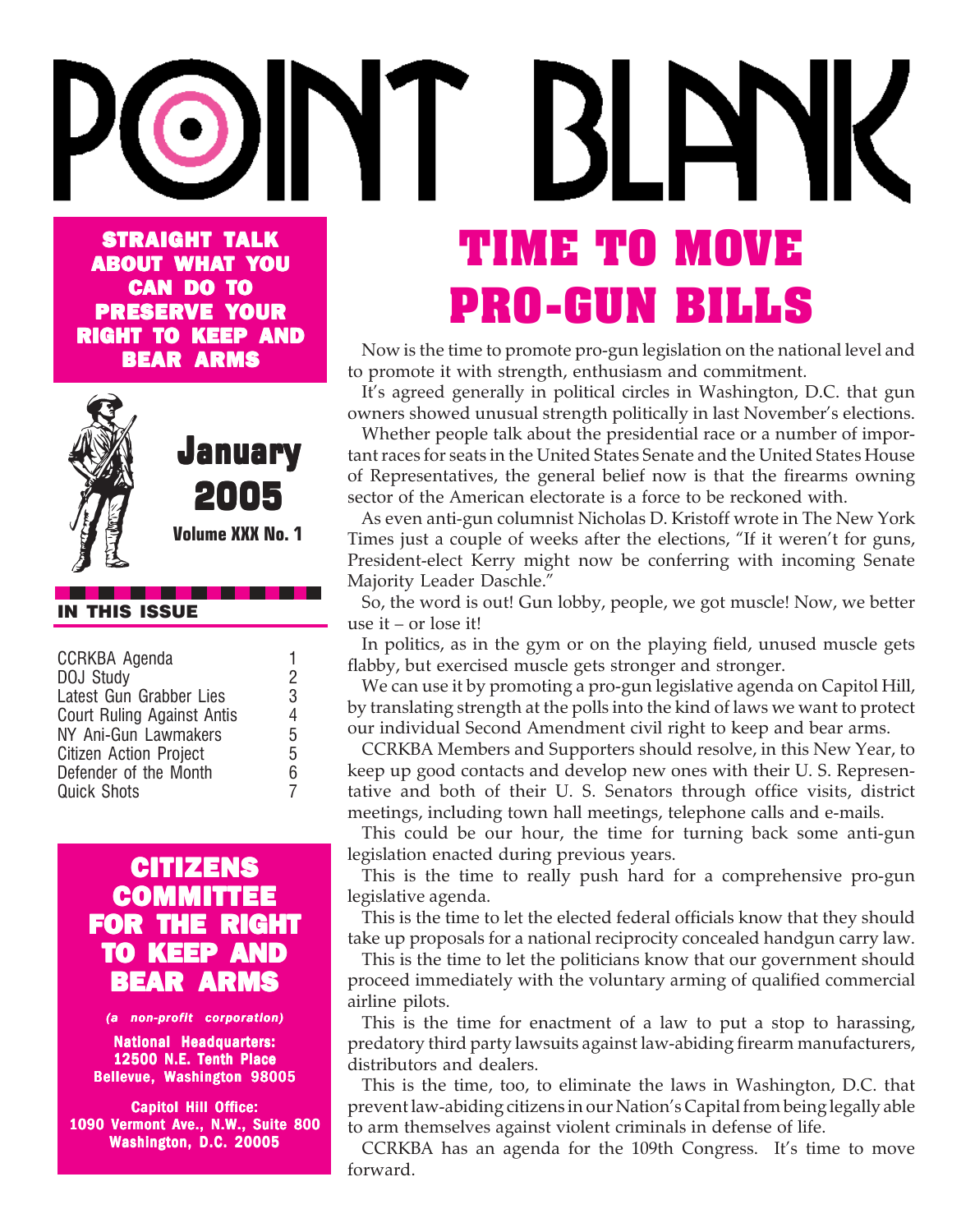# **JUSTICE STUDY REFUTES CLAIMS OF GUN GRABBERS**

A U.S. Department of Justice (DOJ) study refutes anti-gun groups' claims regarding criminals' sources for firearms.

According to a report last month on the study by Jim Kouri in Mens News Daily, "the DOJ study refutes the conventional wisdom that guns used in criminal acts are purchased at retail stores or gun shows."

Kouri's report is significant in light of ongoing anti-gun attempts to restrict severely or even eliminate entirely traditional American gun show activity and firearms commerce in general. The gun grabbers like to intimate that access to guns generally, even by law-abiding citizens, should be curtailed, because guncarrying criminals get their firearms generally from legitimate sources.

Kouri, a Vice President of the National Association of Chiefs of Police (NACOP), notes also that, according to a NACOP survey, "95 percent of U.S. police commanders and sheriffs believe most criminals obtain their firearms from illegal sources."

According to the Justice Department's Bureau of Justice Statistics November 2004 report, about 18 percent of state prisoners and 15 percent of federal prisoners reported that they were armed when they committed the offense for which they were imprisoned. An estimated nine percent of state prisoners and two percent of federal prisoners reported that they fired their weapon during the commission of the crime. The data were obtained from personal interviews with a nationally representative sample of more than 18,000 state and federal prisoners, "the largest survey of prison inmates sponsored by the federal government," Kouri reports.

Kouri holds a Certified Protection Professional (CPP) degree/designation given by the American Society for Industrial Security.

He notes that, according to the DOJ study, inmates serving time in state prisons said they obtained their guns from a number of sources. These include those purchased from a retail store, 8.3 percent; those purchased as a pawn shop, 3.8 percent; those purchased at a flea market, one percent; those purchased at a gun show, seven-tenths of one percent (0.7%); those obtained from family or friends, 39.6 percent, and those obtained on the street/illegal source, 39.2 percent.

He writes that the percentage of inmates who bought their guns from retail outlets fell from 21 percent in 1991, when the last previous such study was conducted, to the current study's 14 percent. At the same time, the percentage of those who obtained their firearms from family of friends rose from 34 percent in 1991 to about 40 percent.

Among the prisoners who carried a firearm during the commission of the offense for which they were sent to prison, about eight percent carried a military-style, semiautomatic firearm. These guns included the UZI, Tec-9, and MAC-10 handguns, the AR-15 and AK-47 rifles, and the "Street Sweeper" shotguns. As Kouri points out, "possession of these models that meet certain criteria as contained in federal statute can be unlawful. The firearm most favored by the inmates was a handgun, which was carries by more than 80 percent of the armed inmates."

Among inmates convicted of nonviolent crimes, about eight percent

of state prisoners and almost 12 percent of federal prisoners were carrying a firearm at the time of the property, drug or public order offense that resulted in their imprisonment. Of those inmates who were incarcerated for a violent crime – murder, rape, sexual assault and assault – 30 percent of state prisoners and 35 percent of federal prisoners reported they used or possessed a gun when they committed the offense.



by Citizens Committee for the Right to Keep and Bear Arms, Liberty Park, 12500 N.E. Tenth Place, Bellevue, Washington 98005.

### Copyright © 2005 CCRKBA

Correspondence and manuscripts should be sent to **POINT BLANK**, CCRKBA, 1090 Vermont Ave., N.W., Suite 800, Washington, D.C. 20005

*Address Change:* Write new address, city, state, and zip code on a plain piece of paper. Attach mailing label from an issue of **POINT BLANK** and send to CCRKBA, 12500 N.E. Tenth Place, Bellevue, Washington 98005. Please allow four to six weeks for change to become effective.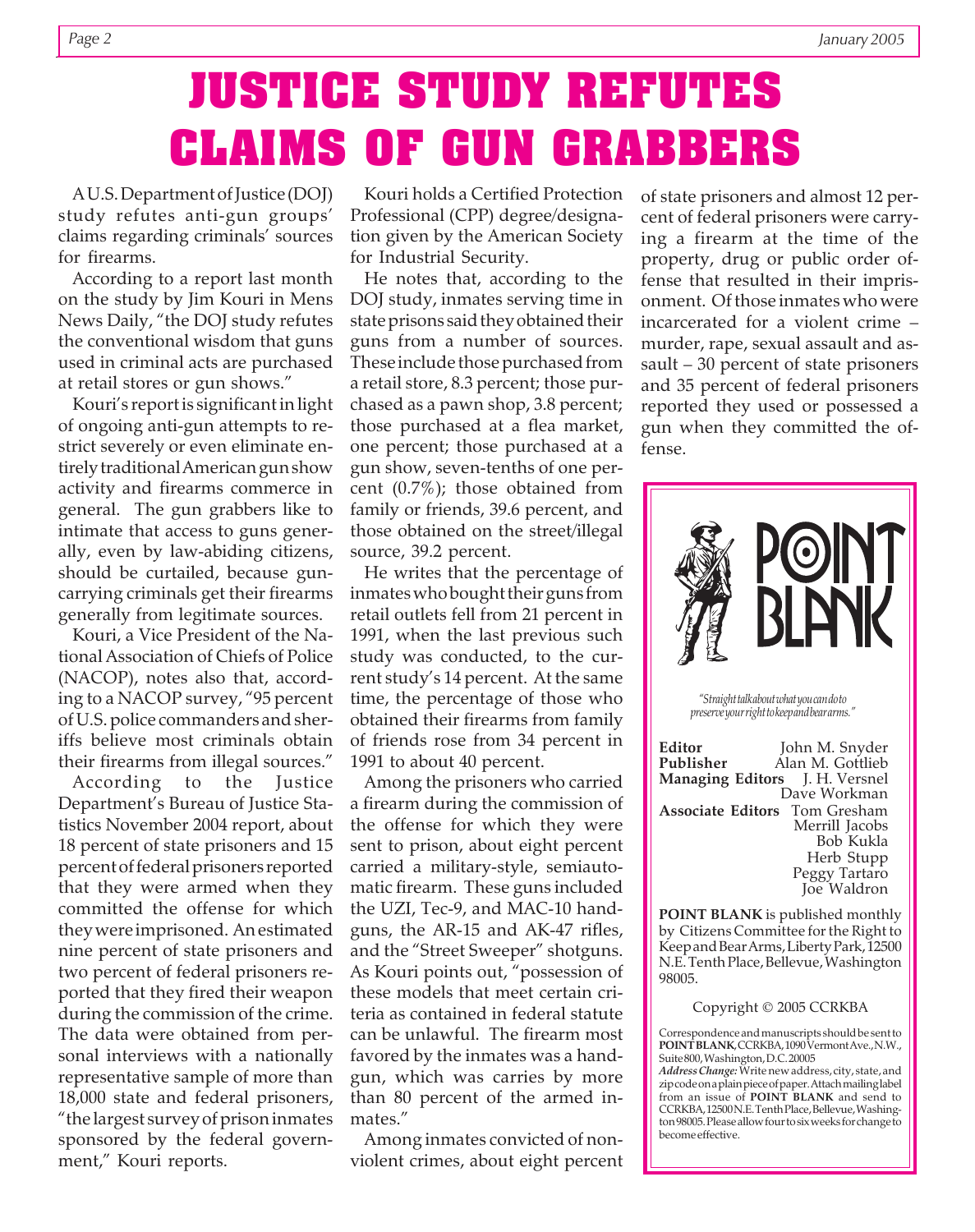## **CCRKBA COUNTERS LATEST GUN GRABBER FALSEHOODS**

Following a horrendous multiple murder in Wisconsin right around Thanksgiving, gun grabbers attempted to use the incident to promote their anti-gun agenda, but CCRKBA jumped into the publicity fray immediately to counter the false propaganda with the truth.

According to authorities, Chai Vang, 36, of St. Paul, Minnesota, shot eight people the Sunday before Thanksgiving, killing six, following a confrontation over a deer stand on private property.

When Vang was arrested by a state Department of Natural Resources warden, he allegedly was carrying an empty Russian-made Saiga 7.62, SKS semiautomatic rifle.

As Bill Kordus of Menasha, Wisconsin, a state certified hunting instructor and former president of the Twin City Rod and Gun Club pointed out, the SKS did not fall under the expired ban on the sale and importation of so-called "assault weapons." He said also it was incorrect to label the hunting version of the SKS an "assault weapon."

That, however, did not prevent gun grabber groups from trying to put their false spin on the incident.

Obviously stunned by recent legislative and electoral setbacks, they apparently saw in this tragedy an opportunity to once again pontificate about the evils of gun ownership and the necessity of more gun control, to promote their agenda.

The Violence Policy Center (VPC), for instance, stated that, "SKS assault rifles like the one reported to have been used to murder five hunters and wound three others over the weekend are a primary threat to police…In the wake of the shooting, the VPC called on President

George W. Bush today to use the Administration's executive authority over firearm imports to fully ban the import of all foreign-made assault rifles."

The VPC screamed that the SKS which Vang allegedly used can "expel projectiles at velocities that are capable of penetrating the type of soft body armor typically worn by police officers."

However, as Dave Workman, CCRKBA Communications Director, pointed out, "every bullet commonly used in centerfire hunting rifles of all calibers can do that, and the VPC knows it. Soft body armor is primarily designed to stop handgun bullets. That is why gun rights organizations traditionally oppose legislation to ban so-called 'armorpiercing bullets.' Such legislation, if enacted, would ban ammunition for every hunting rifle on the planet, which, of course, would delight the extremists at the VPC.

"Besides, this case had nothing to do with the police, and none of the victims was wearing soft body armor. The argument has no relevance."

The Brady Campaign to Prevent Gun Violence united with the Million Mom March "also danced through the blood," noted Workman, "declaring that SKS rifles 'should be banned for civilian use.' Twisting remarks attributed to Lawrence Keane, senior vice president and general counsel for the National Shooting Sports Foundation, on the pages of The New York Times, the Brady Bunch contended the SKS is not suitable for deer hunting because it fires an 'underpowered' cartridge. Keane subsequently told me the comments he made to a

Times reporter were taken somewhat out of context, and I believe him. Larry Keane never employed Jayson Blair.

"Ironically, perhaps laughably if it were not associated with such a tragic event, the gun control crowd can't keep its rhetoric straight. An editorial writer at The Capital Times in Madison, Wisconsin went on a rant about the SKS, not because it is 'underpowered,' but because it is 'a high-powered semiautomatic carbine.' The writer also erroneously sneered that 'semiautomatic weapons are increasingly popular among hunters of a not particularly sporting ilk" noted Workman.

In an attempt to set a few facts before the public, Workman stated that, "the 7.62mm is ballistically similar to the .30-30 Winchester, a cartridge that has been used successfully in the Wisconsin deer woods for more than a century. On the power scale, it's something of a weak sister to the more popular .308 Winchester, .30-06 Springfield or .300 Winchester Magnum.

"SKS rifles are popular among thousands of responsible upper Midwest sportsmen and women, including by his own admission to the Eau Clair Leader Telegram some hunting partners of Sawyer County Sheriff James Meier. Long before the SKS came along, Remington, Winchester and other gun makers marketed semi-auto hunting rifles early in the last century. That 'ilk' of ethical hunters spans generations."

Workman says it's important to "keep this in perspective…Let's focus on prosecuting one individual for a horrible crime, not penalizing a million gun owners for the rifles they own."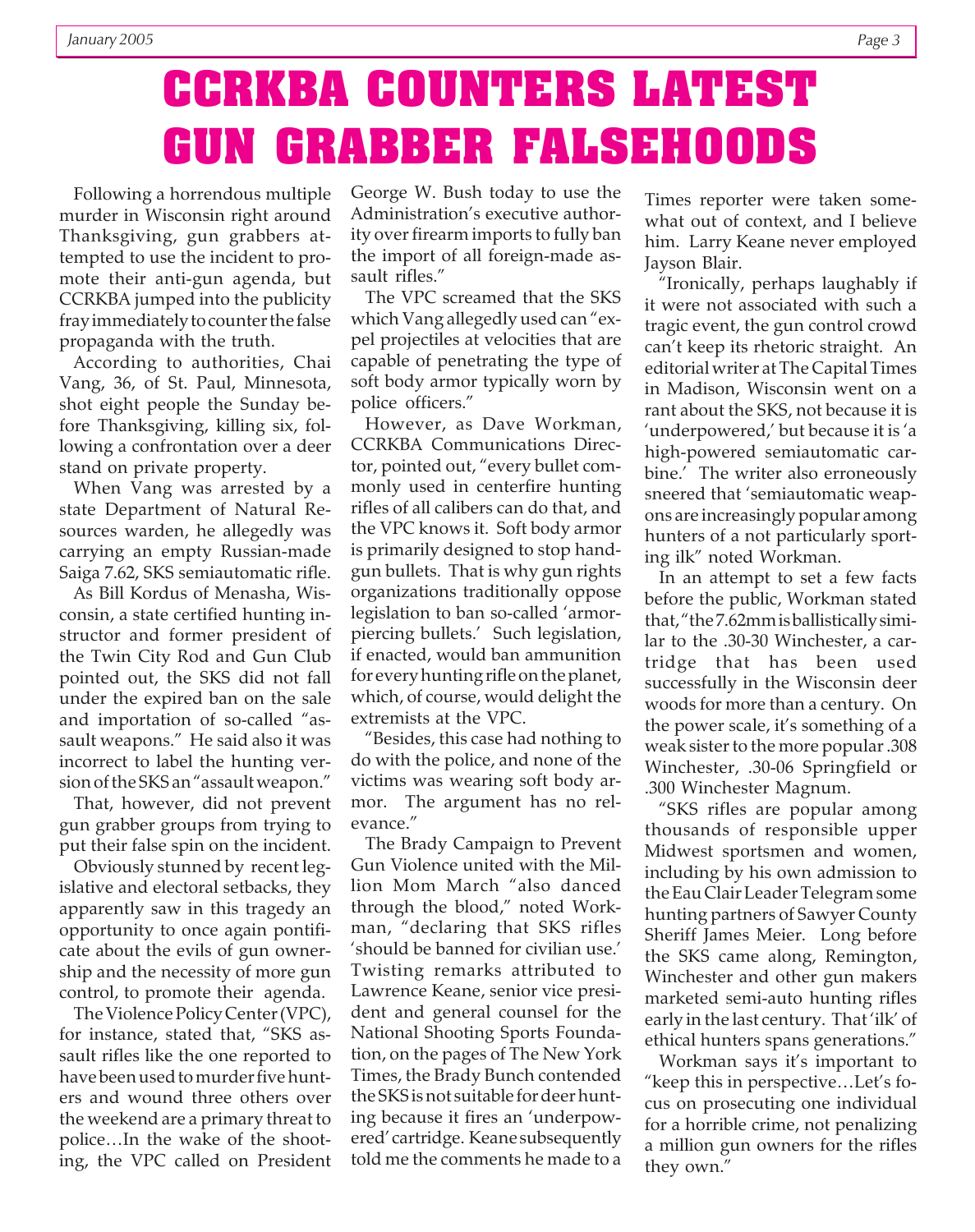## **COURT RULING HITS ANTI-GUN GANG**

By Dave Workman, Managing Editor, Point Blank

Ruling unanimously last November on two lawsuits that had been filed against the firearms industry – one by the City of Chicago, the other by five additional plaintiffs – the Illinois Supreme Court not only tossed out both cases, but dealt a serious blow to the gun control crowd.

It could not have been a worse month for hard core disciples of gun control extremism. Their definition of sensible firearm law, short of repealing the Second Amendment, is to regulate gun ownership out of existence. Gun owners turned out in record numbers to keep George Bush in the White House, and then the Illinois high court rendered two painful opinions.

From a liberal court in a very Blue state came yet another ruling that gun makers, distributors and retailers are not responsible for the criminal acts of people who commit crimes with guns they obtained through illegal means. That position is virtually the same as courts have taken in 17 similar politically motivated lawsuits. In this case, there's a biting admission that the Brady bunch hopes most people overlook.

Buried within the language of Justice Rita Garman's 65-page opinion in *Young v. Bryco* and *Chicago v. Beretta* is a myth-busting observation around which gun control extremists will not be able to dance. Wrote Garman, in Young: "Both the manufacturer and dealer defendants are engaged in businesses that are highly regulated by state and federal law." She used similar language in Chicago. So much for the frequent allegation by gun control fanatics that the manufacture of teddy bears is more regulated than the gun industry. There are, as Garman notes, numerous state and federal laws and regulations governing the firearms industry. This does not even touch the thousands of local, state and federal laws regarding possession and use of firearms, for which Justice Garman also had a few remarks.

In the Young ruling, Garman points out that Illinois "state law prohibits minors from owning firearms," and "municipal ordinances generally prohibit possession of handguns within the City of Chicago."

"Nevertheless," Garman writes, "numerous violent crimes are committed each year in the City of Chicago by juveniles armed with illegal weapons."

### *MYRIAD OF LAWS*

Translation: A myriad of laws does not prevent criminal acts. Juvenile criminals are still criminals, and the existence of an ordinance forbidding honest citizens – upon whom these thugs routinely prey – from owning or carrying firearms for their own defense is not going to stop punk felons from using guns in crimes. Neither will suing gun makers into bankruptcy.

Just one day before the Illinois Supreme Court rulings were handed down, the Illinois House of Representatives voted 85-30 to override Gov. Rod Blagojevich's veto of SB 2165, which would protect citizens from local anti-gun ordinances if they use a firearm to defend themselves or their families. The legislation was inspired by the case of Wilmette resident Hale DeMar, who shot a burglar in his home with a

handgun, despite a 15-year-old handgun ban in that Chicago suburb. One week earlier the Senate also voted 40-18 to override the governor.

In case Gov. Blagojevich or Chicago Mayor Richard Daley haven't grasped it yet, they are seriously out of touch – with the citizens, the legislature, the courts, and reality. Daley told the Associated Press that the court ruling was "disheartening." That's how politicians usually describe being creamed.

In the final analysis, what happened in Illinois is reflective of what has already happened elsewhere around the nation. Apparently, it just takes a little longer for the Left to grasp it in the Land of Lincoln. Judges are following the law, and avoiding the temptation to legislate from the bench. Legislatures are responding – albeit with very small steps in Illinois – to constituents who demand that their right of selfdefense be held sacrosanct. Fortysix states have some form of concealed carry law on the books, and Illinois is one of the four remaining holdouts.

The Illinois Supreme Court and the Illinois Legislature have both chalked up wins for common sense. In the process, they have further eroded the ability of gun control proponents to demagogue their values onto the backs of law-abiding citizens and legitimate businesses. As the Brady crowd is fond of saying, that's a "good first step."

| To receive free electronic |  |
|----------------------------|--|
| alerts from CCRKBA, please |  |
| send an email to           |  |
| AdminforWeb@ccrkba.org     |  |
| with "Subscribe" in the    |  |
| subject line.              |  |
|                            |  |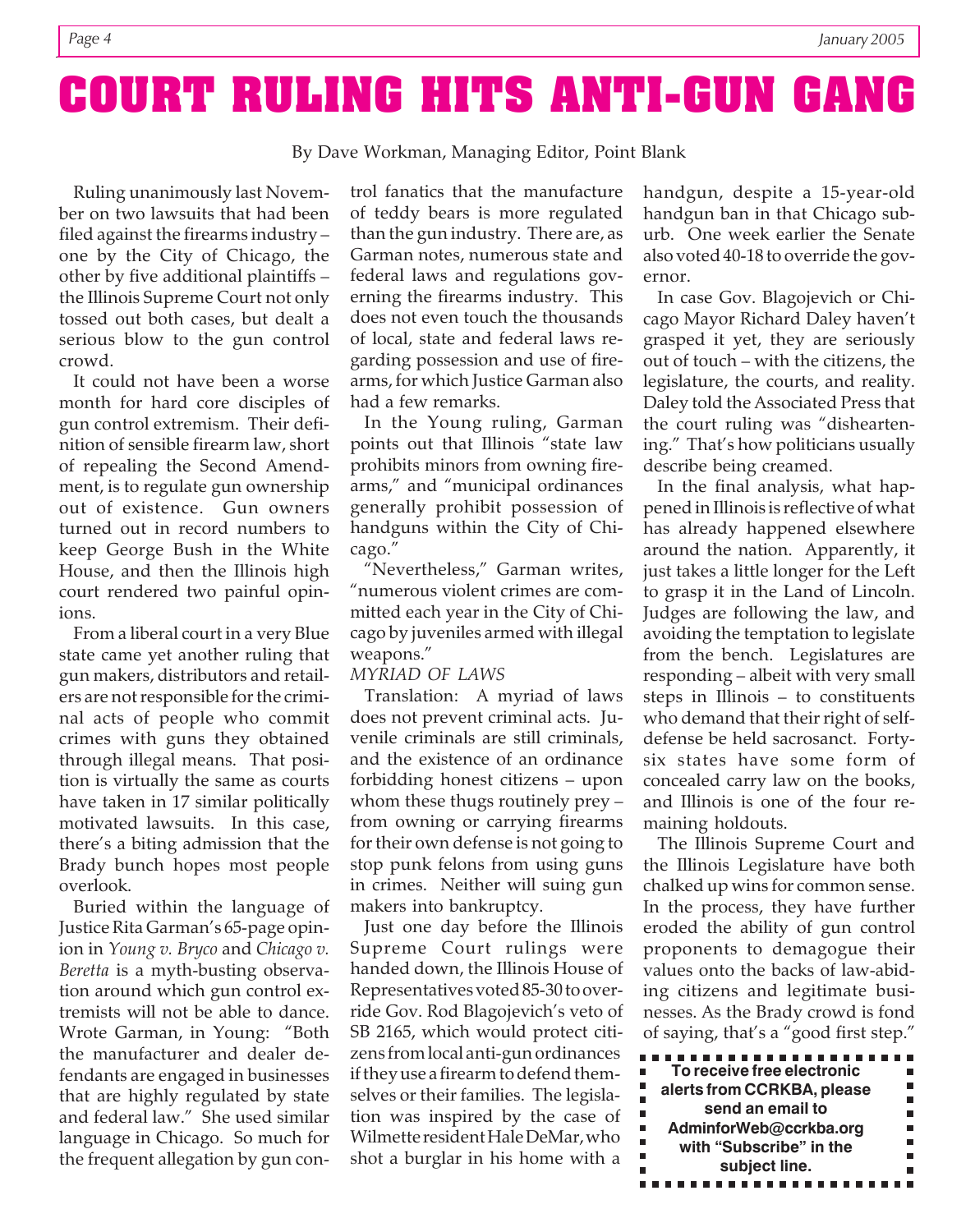## **CCRKBA EXCORIATES NEW YORK LAWMAKERS**

New York State is setting "a deplorable example the rest of the nation should reject in disgust," CCRKBA said early last month, after the Legislature voted to reduce mandatory prison sentences for drug offenses, while leaving in place some of the most Draconian gun laws in the country.

"Empire State lawmakers must think it's okay to lighten the load for drug offenders while keeping in place laws that literally treat honest firearm owners like criminals," said CCRKBA Chairman Alan M. Gottlieb. "One published report suggested that more than 400 in-

mates might apply for early release. tradition of giving everyone who That should come as good news to citizens already worried about criminals in their neighborhoods."

CCRKBA Executive Director Joe Waldron added that, "New York is widely known as a state in which law-abiding travelers have been hassled, and even arrested, for having legally-owned firearms in their vehicles, when they have done absolutely nothing wrong. It is a state in which law-abiding firearm owners must be ever vigilant so they don't run afoul of a gun law, and an over-zealous anti-gun prosecutor."

America, noted Gottlieb, "has a

deserves it a second chance, but in New York, gun owners don't even get a first chance. They're run through the legal ringer just in order to purchase and possess a firearm, and woe be unto the unfortunate gun owner who should run afoul of a gun law.

"It makes you wonder what they're smoking in Albany. If New York lawmakers want to strike a blow for common sense, instead of loosening up the law on drug offenses, they ought to repeal the restrictive gun laws that have been penalizing honest citizens for generations."

## **CITIZEN ACTION PROJECT**

The New Year is here, and with it a new session of Congress (the 109th Congress, First Session) and new sessions for most state legislatures.

Future Citizen Action Project columns will address dealing with the 109th Congress, but because bills tend to move much more quickly in state legislatures, that should be our first focus. Add to that the fact that some gun control advocates have discovered that the gun control issue doesn't sell well at the federal level, but may do better in the states.

With the demise of the federal so-called "assault weapon ban" last September, many states will consider state-level bills to reenact a Clinton-style gun ban…or an even worse one. Other potential gun control topics at the state level include restrictions on gun shows ("closing the gun show loophole"), banning or restricting rifles chambered for the .50 caliber cartridge, additional restrictions on where lawfully licensed concealed weapons may be carried or used, and many other gun-related issues. For example, although initiatives to restrict or prohibit certain forms of bear hunting in Alaska and Maine failed, animal rights activists have vowed to pass such legislation across the United States.

There's an old saying, "Keep your friends close, and your enemies closer." That is as true in politics as it is in any other area. If your state legislators (Senators, Representatives, Assemblymen, Delegates, etc.) have supported our rights in the past, communicate with them and let them know that you appreciate their support and you look forward to working closely with them to continue their support. If your legislators have an anti-gun right voting record, let them know you're watching them. But soften it by suggesting that they discuss proposed gun control legislation with you before acting on it, to ensure they have both sides of the story before they vote on a bill.

If one or more of your state legislators are newly elected and haven't developed a track record on the gun issue, this is the time to talk with them, let them know where you stand and especially WHY you've taken that position. There is an incredible amount of misinformation floating around on the gun control issue. Take this opportunity to educate them on the real impact – or lack of impact – of well-intended but ineffective gun control legislation. A little time and effort spent now can save headaches down the road.

We'll take a closer look at specific legislation – both pro-gun and anti-gun – as the legislative sessions develop.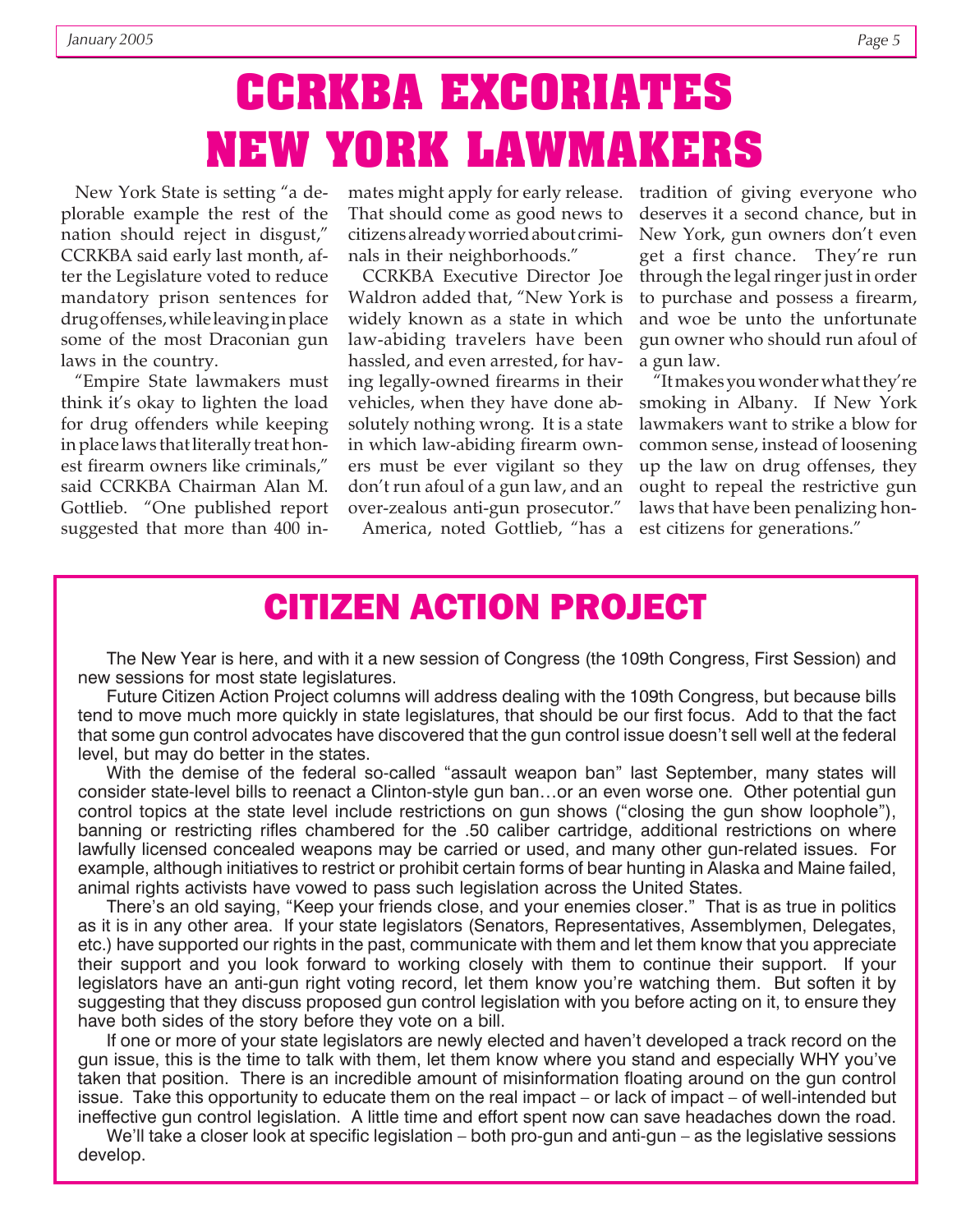# **CONDOLEEZZA RICE THE CCRKBA RIGHTS DEFENDER**

Condoleezza Rice, Ph.D. of Washington, D.C. is the CCRKBA Gun Rights Defender of the Month for January.

Ms. Rice served as Assistant to the President for National Security Affairs, commonly referred to as the National Security Advisor, during the first term of President George W. Bush. After his reelection last November, President Bush nominated Dr. Rice as Secretary of State during his second term.

Rev. Anthony L. Winfield, Chaplain at Elmhurst Hospital in New York City, himself a previous recipient of a CCRKBA Gun Rights Defender of the Month Award, nominated Dr. Rice for this month's Award.

He informs Point Blank that, "Dr. Rice knows how important the individual Second Amendment civil right to keep and bear arms is to minority Americans, especially black Americans, and she has articulated this publicly in a most outstanding manner. She is a distinguished Christian woman of sterling character and her outspoken courage in defending our traditional freedoms certainly makes her a worthy candidate for this Award."

The Secretary of State nominee "is a big supporter of the Second Amendment," according to NewsMax.com, "a commitment cultivated during her days growing up in Bull Connor's Birmingham, Alabama, when the shotgun wielded by her father was often the only thing that stood between her family and the Ku Klux Klan."

Dr. Rice says, "I have a sort of pure Second Amendment view of the right to bear arms."

This "pure view," according to

her biographer, Antonia Felix, stems from her childhood.

In 1963, racial violence was "turning her hometown into 'Bombingham' as Alabama's Governor George Wallace fought a federal court order to integrate the city's schools," writes Felix in her book, "The Condoleezza Rice Story."

With the bombings, writes Felix, "came marauding groups of armed white vigilantes called 'nightriders,' who drove through black neighborhoods shooting and starting fires. (Condi's father) John Rice and his neighbors guarded the streets at night with shotguns.

"The memory of her father out on patrol lies behind Rice's opposition to gun control today. Had those guns been registered, she argues, Bull Connor would have had a legal right to take them away, thereby removing one of the black community's only means of selfdefense."

In June 1999, Dr. Rice completed a six-year tenure as Stanford University's Provost, during which she was the institution's chief budget and academic officer. As Provost she was responsible for a \$1.5 billion annual budget and the academic program involving 1,400 faculty members and 14,000 students.

As professor of political science, Dr. Rice has been on the board of the Stanford faculty since 1981 and has won two of the highest teaching honors, the 1984 Walter J. Gores Award for Excellence in Teaching and the 1993 School of Humanities and Sciences Dean's Award for Distinguished Teaching.

At Stanford, she has been a member of the Center for International Security and Arms Control, a Senior Fellow of the Institute for International Studies, and a Fellow (by courtesy) of the Hoover Institution. Her books include "Germany Unified and Europe Transformed" (1995) with Philip Zelikow, "The Gorbachev Era" (1986) with Alexander Dallin, and "Uncertain Allegiance: The Soviet Union and the Czechoslovak Army" (1984).

From 1989 through March 1991, the period of German reunification and the final days of the Soviet Union, Dr. Rice served in the Administration of President George H. W. Bush as Director, and then Senior Director, of Soviet and East European Affairs in the National Security Council, and a Special Assistant to the President for National Security Affairs. In 1986, while an international affairs fellow of the Council on Foreign Relations, she served as Special Assistant to the Director of the Joint Chiefs of Staff.

Born November 14, 1954 in Birmingham, she earned her bachelor's degree in political science, cum laude and Phi Beta Kappa, from the University of Denver in 1974; her master's from the University of Notre Dame in 1975; and her Ph.D. from the Graduate School of International Studies at the University of Denver in 1981.

Dr. Rice is a Fellow of the American Academy of Arts and Sciences and has been awarded honorary doctorates from Morehouse College in 1991, the University of Alabama in 1994, the University of Notre Dame in 1995, the National Defense University in 2002, the Mississippi College School of Law in 2003, and the University of Louisville and Michigan State University in 2004.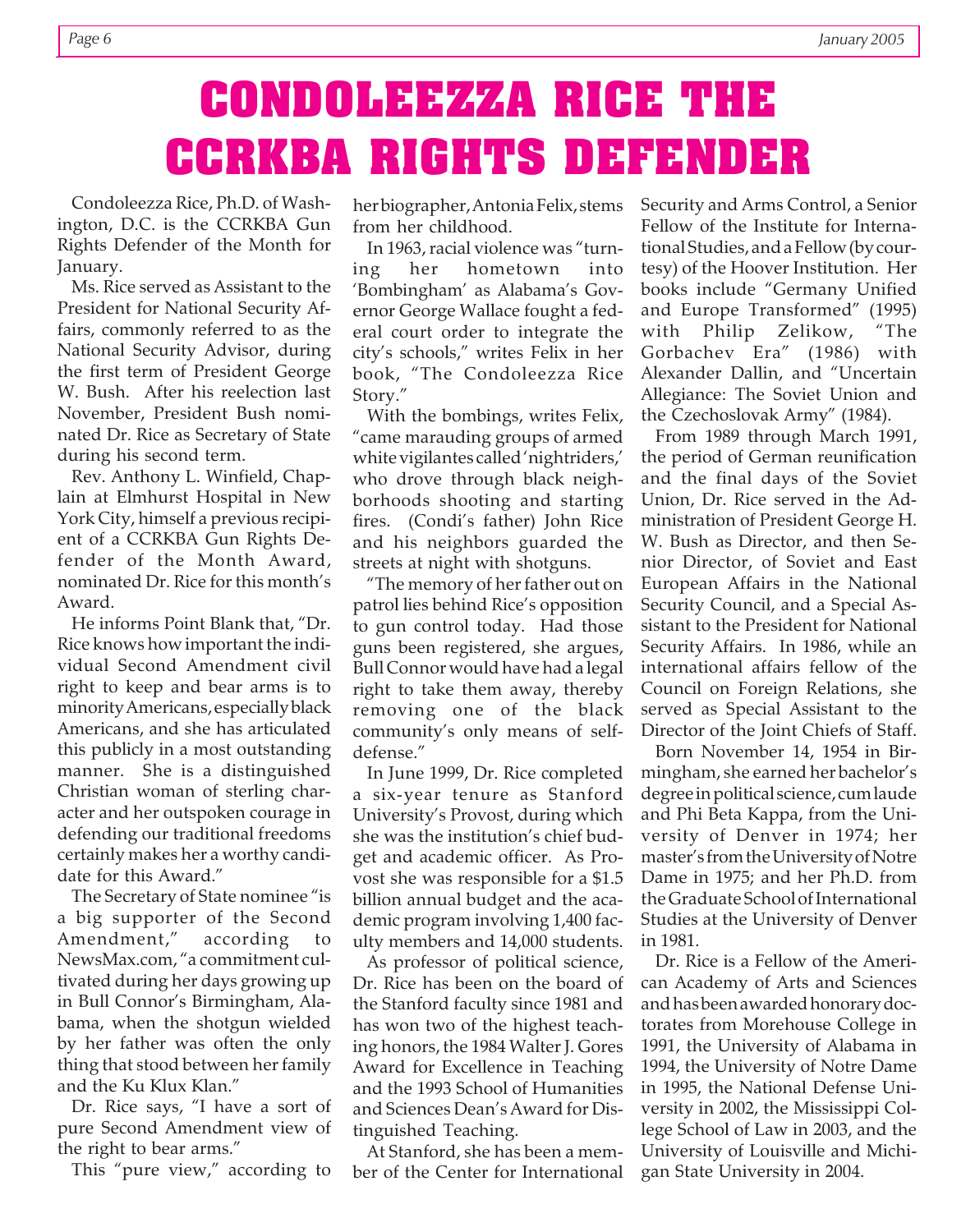

According to a Gallup Poll taken just before the national elections in November, and shortly after expiration of the so-called "ban" on so-called "assault weapons" in September," slightly more than half of Americans (54 percent) said laws covering the sale of firearms should be made more strict, while 11 percent said they should be less strict, and a third (34 percent) said they should be kept as they are. According to Darren K. Carlson, Gallup's Government and Public Affairs Editor, these "most recent results are part of a larger pattern that suggests the public is becoming less willing to say that gun laws should be stricter. Between 1990 and 1993, an average of 71 percent of Americans said laws regulating firearms should be stricter. After Congress passed two major gun laws, the Brady Bill on handguns in late 1993 and an assault rifle ban in 1994, support for stricter gun laws dropped to 62 percent in 1995. Average results from six surveys Gallup conducted in 1999 – the year of the Columbine High School shootings – showed that 63 percent of Americans thought gun laws should be made stricter that year."

 $\leftrightarrow$ 

The U.S. Sportsmen's Alliance (USSA) reports that the Humane Society of the United States (HSUS) plans to join forces with the Fund for Animals to create a single and, the two anti-hunting groups hope, a stronger and better-funded socalled animal "rights" organization. The two groups have been classified as "non-profit charities," a designation restricting then amount of money they're able to spend on lobbying. Under a new classification as a "social welfare program," the newly organized group will be able to spend much more on lobbying activities. According to reports, the new group will have assets in excess of 95 million dollars with which to fund its anti-hunting agenda.

 $\leftrightarrow$ 

In the behind-the-scenes politicking which goes on in Washington, D.C. while appropriation measures are being considered, Congress cut federal grants to local and state law enforcement agencies in investigating and prosecuting crimes committed with firearms. The Administration had requested \$45 million for local grants under the Justice Department's gun prosecution program, Project Safe Neighborhoods. Congress, though, in passing a \$388 billion spending bill in late November, eliminated the direct money sought for the program. John Scofield, a spokesman for the Appropriations Committee of the U.S. House of Representatives, said that, although "we didn't specifically set aside any money for the program," nevertheless, "we think we've taken care of the need because we provided \$900 million over what the Administration asked for in other general assistance for states and locals."

In Lampasas, Texas, a parentteacher organization is raffling off a deer rifle to raise money for a school project. The goal of the unique raffle is to raise \$15,000 to fence in a portion of a junior high school. Marta Ellison, who is one of the organizers of the raffle for the Hanna Springs Intermediate School Parent-Teacher Student Organization, told The Dallas Morning News that the group consists of moms using guns as tools to protect their kids. The idea of the fence followed an incident in 2003, when a registered sex offender began talking to a student while she was jogging for gym class. Hopefully, the gun raffle will bring in enough money to build the fence.

 $\leftrightarrow$ 

"Russian society," reports Pravda, "is on the verge of the real firearms fever." The drive on the part of average Russians to acquire firearms started to take off after the terrorist act in Beslan, where extremist islamist militants took over a school for a time and murdered teachers and students. "People are racing to hospitals, psychiatric facilities in order to obtain needed certificates which will enable them to purchase firearms," stated Pravda. They all want "one thing only," according to the report, "legal permission to store firearms at home in order to protect their families."

 $\leftrightarrow$